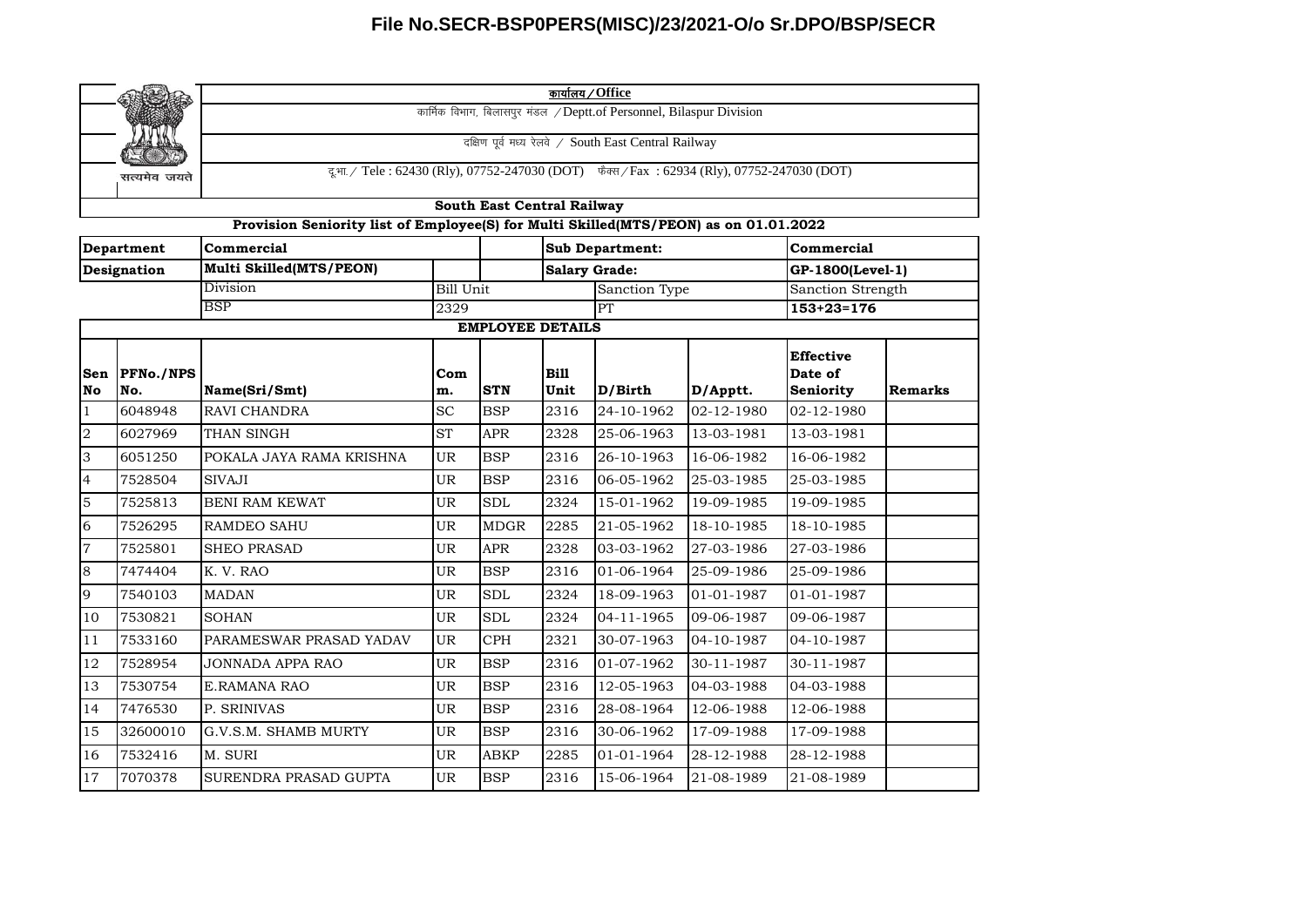| 18 | 7551605  | A. VENKAT RAO            | UR        | <b>USL</b>    | 2328 | 01-06-1968 | 11-12-1989 | 11-12-1989 |                                       |
|----|----------|--------------------------|-----------|---------------|------|------------|------------|------------|---------------------------------------|
| 19 | 7942722  | HABIBULLA KHAN           | UR        | <b>BSP</b>    | 2316 | 08-10-1967 | 09-06-1991 | 06-06-1991 |                                       |
| 20 | 7942199  | <b>SUKHI LAL</b>         | UR        | <b>UMR</b>    | 2324 | 03-03-1969 | 24-08-1991 | 24-08-1991 |                                       |
| 21 | 7535740  | <b>RAM KUMAR SAHU</b>    | UR        | <b>AKT</b>    | 2321 | 05-12-1966 | 29-08-1991 | 29-08-1991 |                                       |
| 22 | 6059685  | K.SHANKAR RAO            | UR        | <b>SKT</b>    | 2321 | 01-01-1970 | 04-09-1991 | 04-09-1991 |                                       |
| 23 | 7560539  | SANJAY KUMAR PANDEY      | <b>UR</b> | <b>SDL</b>    | 2324 | 20-05-1970 | 03-12-1991 | 03-12-1991 |                                       |
| 24 | 7942734  | UMESH KUMAR MISHRA       | <b>UR</b> | <b>BSP</b>    | 2316 | 08-08-1963 | 26-03-1992 | 26-03-1992 |                                       |
| 25 | 7561337  | M.LAKSHMAN RAO           | UR        | <b>BSP</b>    | 2316 | 03-02-1969 | 11-05-1992 | 11-05-1992 |                                       |
| 26 | 7558790  | NAWAL KRISHOR TIWARI     | UR        | $_{\rm{RIG}}$ | 2321 | 20-08-1967 | 29-07-1992 | 29-07-1992 |                                       |
| 27 | 7563760  | SMT. DULARI BAI          | UR        | <b>BSP</b>    | 2316 | 27-01-1963 | 16-10-1992 | 16-10-1992 | Catering unit<br>Re deployed<br>as GA |
| 28 | 7941742  | <b>RAM KISORE</b>        | UR        | <b>SDL</b>    | 2324 | 22-05-1968 | 08-02-1994 | 08-02-1994 |                                       |
| 29 | 7944380  | <b>JOGENDRA KUMAR</b>    | <b>SC</b> | <b>USL</b>    | 2328 | 06-06-1972 | 16-12-1995 | 16-12-1995 |                                       |
| 30 | 7945322  | V. LAKSHMAN RAO          | <b>SC</b> | <b>BSP</b>    | 2316 | 04-03-1969 | 19-01-1996 | 19-01-1996 |                                       |
| 31 | 7945310  | N. NARSINMHA MURTY       | <b>UR</b> | <b>KRBA</b>   | 2321 | 27-11-1974 | 21-01-1996 | 21-01-1996 |                                       |
| 32 | 7946958  | DEEPAK KUMAR SUBBA       | UR        | <b>BSP</b>    | 2316 | 14-06-1977 | 02-04-1997 | 03-06-2005 |                                       |
| 33 | 7969752  | GAURI SHANKAR RATAN      | <b>SC</b> | <b>KRBA</b>   | 2321 | 11-06-1975 | 25-11-1997 | 03-06-2005 |                                       |
| 34 | 7963439  | SITARAM BHAISA           | OBC       | <b>BSP</b>    | 2316 | 25-07-1969 | 28-07-1999 | 28-07-1999 | Catering unit<br>Re deployed<br>as GA |
| 35 | 7952788  | <b>SHANKAR GUNDU</b>     | UR        | <b>BSP</b>    | 2316 | 01-07-1972 | 19-12-2000 | 19-12-2000 |                                       |
| 36 | 9772560  | <b>VIVEK JOSHI</b>       | UR        | <b>SJQ</b>    | 2285 | 29-02-1980 | 08-01-2002 | 08-01-2002 |                                       |
| 37 | 9783120  | RAJPAL SINGH             | UR        | <b>PND</b>    | 2328 | 05-06-1964 | 05-09-2003 | 05-09-2003 |                                       |
| 38 | 04AB0471 | DEEPAK YADAV             | UR        | <b>BSP</b>    | 2316 | 08-01-1974 | 01-03-2004 | 01-03-2004 |                                       |
| 39 | 04AB0323 | S. K. CHAKRABORTY        | OBC       | <b>BJRI</b>   | 2285 | 16-05-1975 | 19-08-2004 | 19-08-2004 |                                       |
| 40 | 5861743  | V SRINIVAS RAO           | UR        | <b>BSP</b>    | 2316 | 17-06-1974 | 27-07-1999 | 25-08-2004 | Seniority<br>revied                   |
| 41 | 05AB0182 | <b>SMT GOURI SATNAMI</b> | <b>SC</b> | <b>BSP</b>    | 2316 | 13-07-1976 | 01-07-2005 | 01-07-2005 |                                       |
| 42 | 7950615  | E. ASHOK RAO             | <b>UR</b> | <b>BUA</b>    | 2321 | 08-09-1979 | 21-07-1999 | 27-03-2006 | Seniority<br>revied                   |
| 43 | 06AB0037 | SMT. RANJANA SINGH       | UR        | <b>KRBA</b>   | 2321 | 27-01-1976 | 17-07-2006 | 17-07-2006 |                                       |
| 44 | 7972593  | NARENDRA KUMAR YADAW     | OBC       | RIG           | 2321 | 11.05.1972 | 10.12.1998 | 20.10.2021 |                                       |
| 45 | 07AB0008 | <b>KUMBHKARAN</b>        | <b>SC</b> | <b>APR</b>    | 2328 | 23-12-1973 | 06-02-2007 | 06-02-2007 |                                       |
| 46 | 07AB0021 | <b>RAVI BAG</b>          | <b>SC</b> | <b>SDL</b>    | 2324 | 09-07-1976 | 24-02-2007 | 24-02-2007 |                                       |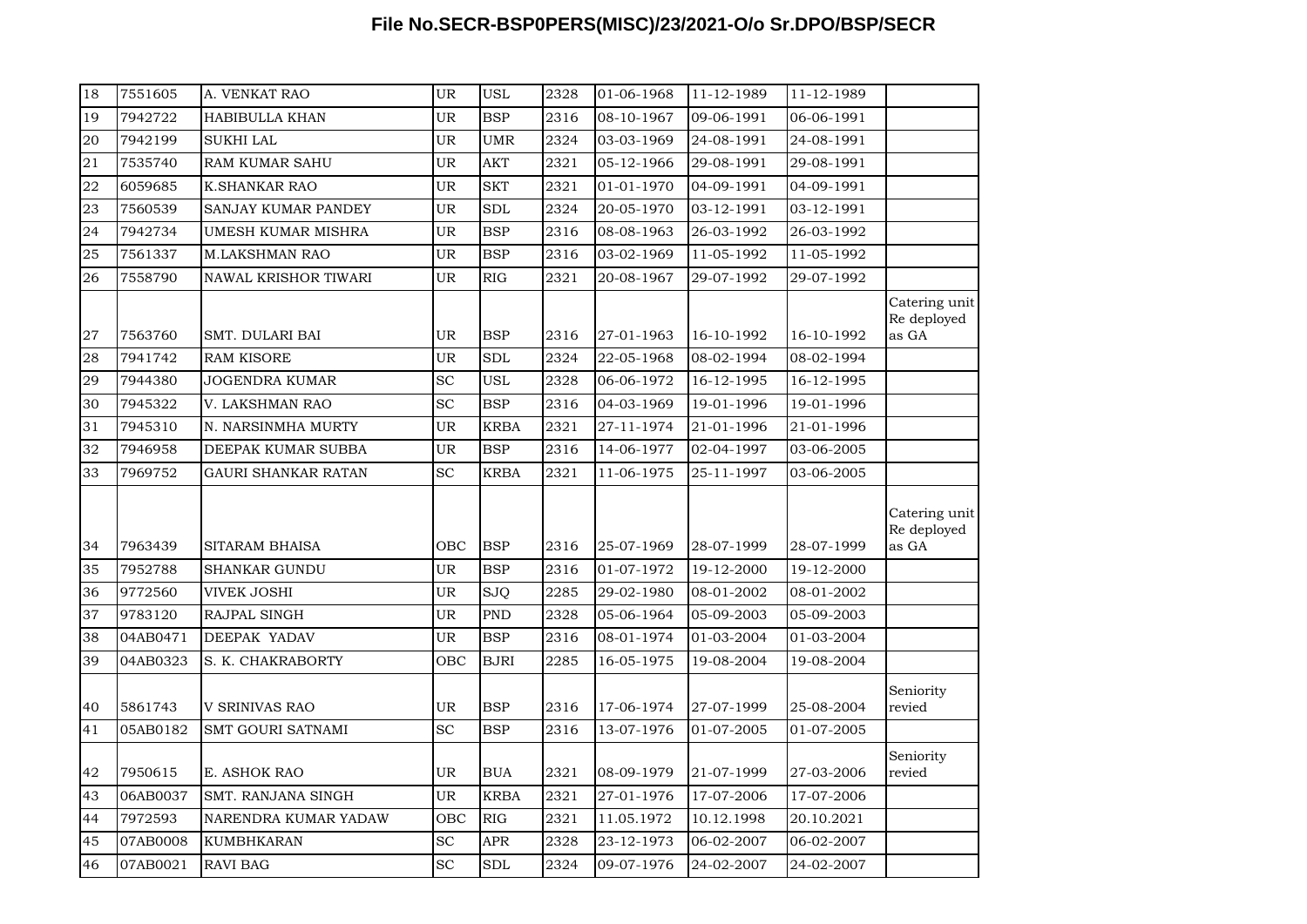| 47 | 07AB0051      | SMT. ANANDI BAI KHUNTE | <b>SC</b> | <b>BSP</b>           | 2316 | 10-04-1977 | 25-04-2007 | 25-04-2007 |                                             |
|----|---------------|------------------------|-----------|----------------------|------|------------|------------|------------|---------------------------------------------|
| 48 | 07AB0052      | SOMI SING PENDRO       | <b>SC</b> | <b>PND</b>           | 2328 | 16-05-1982 | 07-05-2007 | 07-05-2007 |                                             |
| 49 | 07AB0136      | VISHAL DAMAI           | UR        | <b>BSP</b>           | 2316 | 05-07-1981 | 30-05-2007 | 30-05-2007 | Catering unit                               |
| 50 | 07AB0135      | <b>SURESH</b>          | <b>SC</b> | <b>BSP</b>           | 2316 | 05-08-1982 | 30-05-2007 | 30-05-2007 |                                             |
| 51 | 07AB0159      | GORE LAL YADAV         | ОВС       | <b>UMR</b>           | 2324 | 07-04-1974 | 01-06-2007 | 01-06-2007 |                                             |
| 52 | 07AB0172      | RAM KRISHNA DEV        | OBC       | <b>GAD</b>           | 2321 | 15-07-1983 | 01-06-2007 | 01-06-2007 |                                             |
| 53 | 07AB0170      | <b>NAND KISHORE</b>    | UR        | <b>KRBA</b>          | 2321 | 27-08-1974 | 14-06-2007 | 14-06-2007 |                                             |
| 54 | 07AB0158      | S. K. DWIVEDI          | UR        | $\operatorname{SDL}$ | 2324 | 06-07-1974 | 15-06-2007 | 15-06-2007 |                                             |
| 55 | 07AB0497      | <b>SUDHRAM</b>         | OBC       | <b>ABKP</b>          | 2285 | 01-02-1980 | 03-07-2007 | 03-07-2007 |                                             |
| 56 | 07AB0495      | RAMESHWAR PD KAIWART   | OBC       | <b>KRBA</b>          | 2321 | 25-01-1971 | 05-08-2007 | 05-08-2007 |                                             |
| 57 | 07AB0496      | AJAY KUMAR UPADHYAY    | OBC       | $\operatorname{SDL}$ | 2324 | 01-01-1978 | 07-08-2007 | 07-08-2007 |                                             |
| 58 | 07AB0672      | <b>DILIP KUMAR</b>     | OBC       | <b>BSP</b>           | 2316 | 06-07-1982 | 11-09-2007 | 11-09-2007 |                                             |
| 59 | 07AB0713      | SANTOSH SINGH GOND     | ST        | <b>BSP</b>           | 2316 | 15-01-1976 | 26-10-2007 | 26-10-2007 |                                             |
| 60 | 07AB0708      | MANOJ KUMAR PRASAD     | OBC       | <b>BJRI</b>          | 2285 | 05-04-1977 | 30-10-2007 | 30-10-2007 |                                             |
| 61 | 07AB0709      | RICADO GUNNION         | UR        | <b>KRBA</b>          | 2321 | 28-04-1974 | 30-10-2007 | 30-10-2007 |                                             |
| 62 | 08AB0096      | <b>ASHOK KUMAR</b>     | OBC       | <b>UMR</b>           | 2324 | 07-09-1981 | 31-01-2008 | 31-01-2008 |                                             |
| 63 | 08AB0097      | SANDEEP KUMAR SINGH    | OBC       | <b>BSPR</b>          | 2285 | 20-06-1988 | 01-02-2008 | 01-02-2008 |                                             |
| 64 | 08AB0678      | KAMAL NAYAN DWIVEDI    | UR        | <b>BSP</b>           | 2316 | 10-10-1982 | 06-12-2011 | 07-04-2008 |                                             |
| 65 | 09AB0075      | <b>BODHPAL SINGH</b>   | <b>ST</b> | <b>MDGR</b>          | 2285 | 18-07-1987 | 15-05-2009 | 15-05-2009 |                                             |
| 66 | 05BA0051      | DAROGA ANSARI          | OBC       | <b>BSP</b>           | 2316 | 16-01-1984 | 24-06-2005 | 08-06-2009 |                                             |
| 67 | 7977025       | P.SURYANARAYANA        | UR        | <b>BRH</b>           | 2285 | 01.07.1975 | 09.01.1999 | 03.07.2009 | Quota                                       |
| 68 | 09AB0161      | NAFIS AHAMAD KHAN      | UR        | <b>SDL</b>           | 2324 | 01-06-1975 | 27-08-2009 | 27-08-2009 | <b>REINSTATE</b>                            |
| 69 | <b>XGWGBC</b> | <b>MANTU SHARMA</b>    | UR        | APR                  | 2328 | 02.02.1985 | 07.09.2007 | 10.12.2010 | <b>TADK</b>                                 |
| 70 | 11AB0229      | VIJAY KUMAR KURREY     | <b>SC</b> | <b>KSB</b>           | 2321 | 12-06-1976 | 08-03-2011 | 08-03-2011 |                                             |
| 71 | 11AB0018      | TANVEER KHAN           | OBC       | <b>BUH</b>           | 2324 | 09-01-1992 | 11-03-2011 | 11-03-2011 |                                             |
| 72 | 11AB0032      | SARSWATI MANIKPURI     | OBC       | <b>GAD</b>           | 2321 | 07-10-1983 | 31-03-2011 | 31-03-2011 |                                             |
| 73 | 11AB0031      | RESHMA LAKRA           | <b>ST</b> | <b>PND</b>           | 2328 | 10-08-1987 | 13-04-2011 | 13-04-2011 |                                             |
| 74 | 11AB0523      | <b>MURAT SINGH</b>     | ST        | <b>BSP</b>           | 2316 | 10-01-1986 | 29-09-2011 | 29-09-2011 | Catering unit                               |
| 75 | 12AB0552      | <b>RAVI RAJ KURREY</b> | SC        | <b>BSP</b>           | 2316 | 11-06-1994 | 27-09-2012 | 30-11-2012 | Catering unit-<br>IS Re<br>depoyed as<br>GA |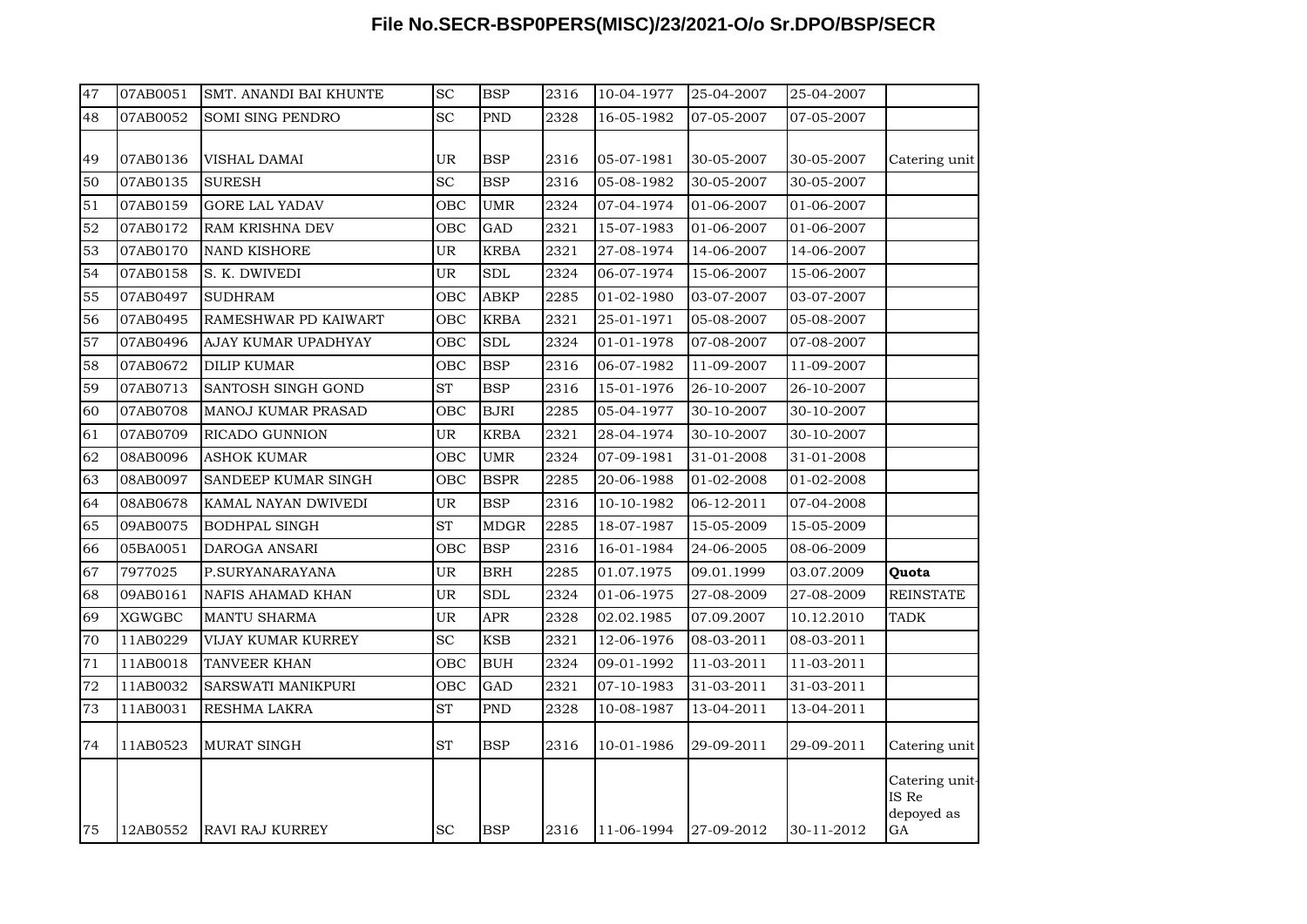| 76  | 13AB0110 | <b>BUDH LAL</b>           | OBC                 | <b>BSP</b>  | 2316 | 15-07-1984 | 13-12-2012 | 22-05-2013 |                                  |
|-----|----------|---------------------------|---------------------|-------------|------|------------|------------|------------|----------------------------------|
| 77  | 13AB2453 | MADHUSUDHAN KUMAR         | OBC                 | HGR         | 2321 | 02-02-1990 | 31-08-2013 | 31-08-2013 |                                  |
| 78  | 13AB2460 | <b>HEMSAGAR NISHAD</b>    | OBC                 | RIG         | 2321 | 19-05-1980 | 31-08-2013 | 31-08-2013 |                                  |
| 79  | 13AB2469 | <b>BIKASH KUMAR DHARI</b> | <b>SC</b>           | CPH         | 2321 | 10-02-1990 | 31-08-2013 | 31-08-2013 |                                  |
| 80  | 13AB2442 | <b>LOKANATH DEHURY</b>    | ST                  | <b>KRBA</b> | 2321 | 25-08-1981 | 31-08-2013 | 31-08-2013 |                                  |
| 81  | 13AB2448 | <b>VINIT KUMAR</b>        | OBC                 | <b>KRBA</b> | 2321 | 29-11-1991 | 31-08-2013 | 31-08-2013 |                                  |
| 82  | 13AB2465 | KAMLESH KUMAR PANDIT      | OBC                 | <b>KRBA</b> | 2321 | 08-12-1992 | 31-08-2013 | 31-08-2013 |                                  |
| 83  | 13AB2468 | <b>RAMJEET RAM</b>        | OBC                 | <b>NIA</b>  | 2321 | 15-07-1989 | 31-08-2013 | 31-08-2013 |                                  |
| 84  | 13AB2446 | PRAMOD KUMAR NIRMALKAR    | UR                  | <b>NIA</b>  | 2321 | 06-06-1990 | 31-08-2013 | 31-08-2013 |                                  |
| 85  | 13AB2464 | PUSHPENDRA KUMAR          | OBC                 | <b>SDL</b>  | 2324 | 04-07-1992 | 31-08-2013 | 31-08-2013 |                                  |
| 86  | 13AB2439 | <b>NARSINGH</b>           | OBC                 | <b>KTO</b>  | 2285 | 27-03-1989 | 31-08-2013 | 31-08-2013 |                                  |
| 87  | 13AB2451 | <b>RAJEEV RANJAN</b>      | OBC                 | <b>KHS</b>  | 2321 | 01-12-1975 | 01-09-2013 | 01-09-2013 |                                  |
| 88  | 13AB2471 | <b>AJIT KUMAR SAHU</b>    | OBC                 | <b>KRBA</b> | 2321 | 08-01-1984 | 04-09-2013 | 04-09-2013 |                                  |
| 89  | 13AB2449 | LALIT KUMAR SINGH         | UR                  | <b>BPH</b>  | 2321 | 12-01-1991 | 07-09-2013 | 07-09-2013 |                                  |
| 90  | 13AB2470 | SANTURAM YADAW            | OBC                 | RIG         | 2321 | 10-10-1982 | 07-09-2013 | 07-09-2013 |                                  |
| 91  | 04AB0199 | RAMCHARAN SAHU            | OBC                 | <b>BSP</b>  | 2316 | 01-02-1974 | 16-01-2004 | 29-05-2015 |                                  |
| 92  | 16AB0076 | DEEPIKA PARADHAN          | ST                  | <b>CPH</b>  | 2321 | 01-01-1992 | 17-12-2014 | 14-06-2016 | VH                               |
| 93  | 12AA0036 | <b>RAVI KUMAR</b>         | <b>UR</b>           | <b>BSP</b>  | 2316 | 12-05-1985 | 08-06-2012 | 28-07-2016 | Regularised<br>on 28-07-<br>2016 |
| 94  | 13AB2678 | RATEERAM SINGH VARAKARE   | $\operatorname{ST}$ | Sr.DCM      | 2316 | 01-05-1975 | 12-09-2013 | 09.03.2017 | 10% Intact<br>Quota              |
| 95  | 13AB1428 | <b>RAM ROOP MEENA</b>     | <b>ST</b>           | <b>APR</b>  | 2328 | 28-06-1988 | 01-07-2013 | 10.03.2017 | 10% Intact<br>Quota              |
| 96  | 07AB0064 | <b>RANJIT DONGRE</b>      | <b>SC</b>           | <b>CHRM</b> | 2285 | 05.05.1975 | 15.03.2007 | 01.05.2017 |                                  |
| 97  | 06AB0477 | <b>DEVENDRA YADAV</b>     | OBC                 | <b>BSP</b>  | 2316 | 01.07.1987 | 11.07.2006 | 24.08.2017 |                                  |
| 98  | 17AB0245 | <b>RAM RATAN</b>          | SC                  | <b>BRJN</b> | 2321 | 09.02.1988 | 15.09.2017 | 15.09.2017 |                                  |
| 99  | 17AB0277 | <b>MOHANI KEWAT</b>       | UR                  | <b>KTMA</b> | 2285 | 04.06.1985 | 04.10.2017 | 04.10.2017 |                                  |
| 100 | 17AB0286 | SURESH KUMAR PATEL        | OBC                 | <b>CPH</b>  | 2321 | 05.08.1996 | 08.11.2017 | 08.11.2017 |                                  |
| 101 | 19140086 | <b>SANOJ SINGH</b>        | <b>OBC</b>          | <b>KTO</b>  | 2285 | 30.06.1981 | 16.02.2014 | 06.12.2017 |                                  |
|     |          |                           |                     |             |      |            |            |            |                                  |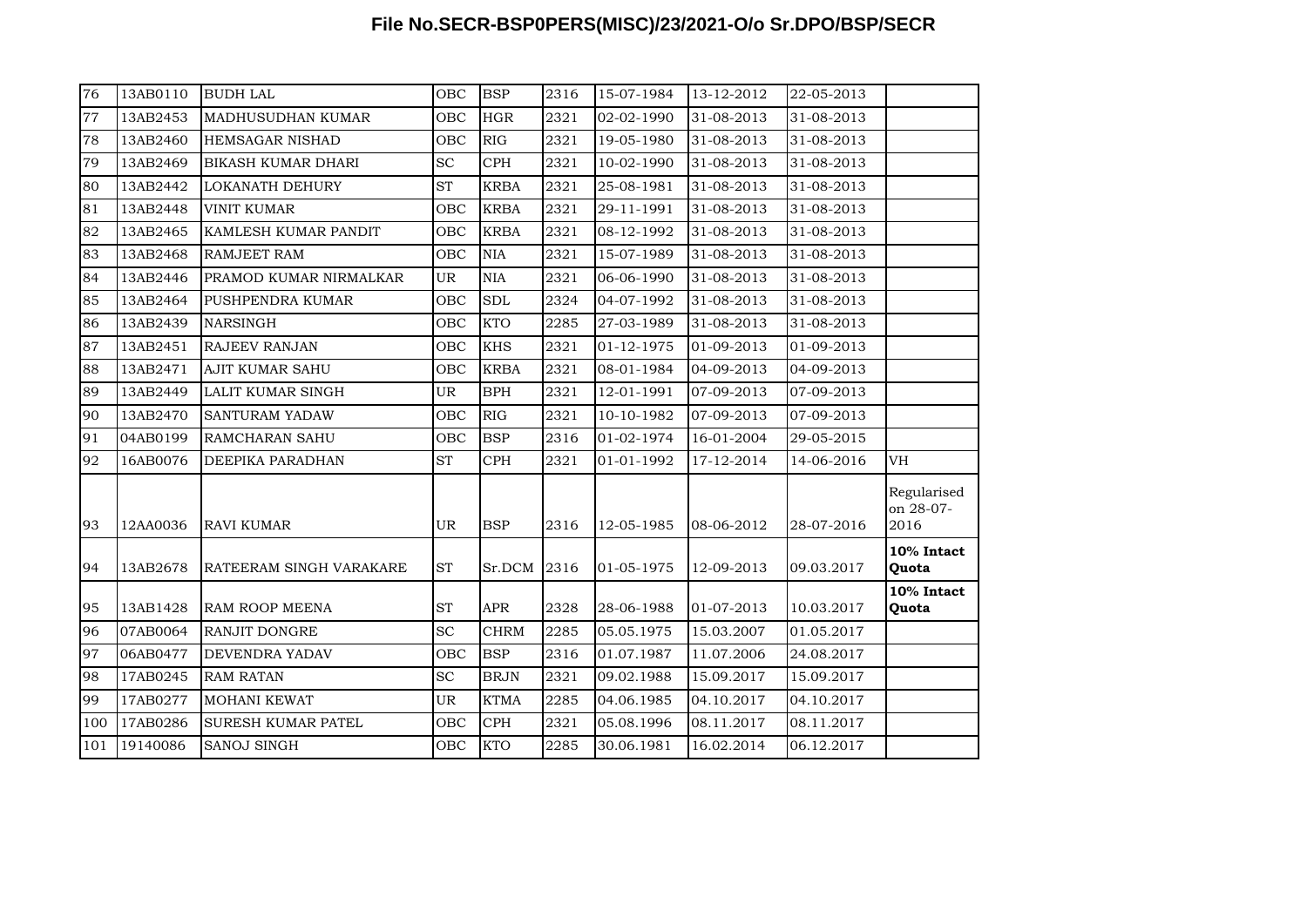| 102 | 17AB0306 | ROHIT KUMAR PAL         | OBC                 | GAD                  | 2321 | 07.09.1987 | 11.12.2017 | 11.12.2017 |                 |
|-----|----------|-------------------------|---------------------|----------------------|------|------------|------------|------------|-----------------|
| 103 | 17AB0310 | ANAND KUMAR CHARMKAR    | <b>SC</b>           | JND                  | 2321 | 16.02.1991 | 20.12.2017 | 20.12.2017 | <b>IS</b>       |
| 104 | 18AB0063 | NITIN KUMAR BHAGAT      | $\operatorname{ST}$ | <b>MDGR</b>          | 2285 | 06.07.1991 | 18.01.2018 | 18.01.2018 |                 |
| 105 | 14AA0023 | DHARMENDRA SAHU         | OBC                 | <b>BSP</b>           | 2316 | 01.07.1993 | 18.01.2018 | 18.01.2018 |                 |
| 106 | 05AA0063 | PRADEEP KUMAR SAHU      | UR                  | <b>BSP</b>           | 2316 | 10.09.1983 | 08.07.2005 | 05.06.2018 |                 |
| 107 | 18AB0166 | KAJAL YADAV             | UR                  | <b>CPH</b>           | 2321 | 29.08.1995 | 08.06.2018 | 08.06.2018 |                 |
| 108 | 05AA0059 | MIHAR PRADHAN           | OBC                 | <b>BRJN</b>          | 2321 | 11.06.1991 | 16.07.2018 | 18.06.2018 |                 |
| 109 | 18AB0167 | YOGENDRA KANWAR         |                     | <b>BSP</b>           | 2316 | 01.07.1990 | 21.06.2018 | 21.06.2018 | <b>STANDARD</b> |
| 110 | 14AB0020 | PARVATI YALLAPPA SULLAD |                     | $\rm{CPH}$           | 2321 | 29.09.1993 | 09.07.2018 | 09.07.2018 |                 |
| 111 | 15AB0963 | MUKESH KUMAR YADAV      |                     | $\rm{CPH}$           | 2321 | 13.05.1992 | 11.07.2018 | 11.07.2018 |                 |
| 112 | 18AB0168 | PRITESH KUMAR GUPTA     | UR                  | PND                  | 2328 | 17.11.1987 | 18.07.2018 | 18.07.2018 |                 |
| 113 | 05AB0968 | P.VIKAS KUMAR           | UR                  | <b>CPH</b>           | 2321 | 09.05.1991 | 20.04.2015 | 23.07.2018 |                 |
| 114 | 18AB0182 | KU.CHITRA MUKHERJEE     | UR                  | CPH                  | 2321 | 08.06.1998 | 31.07.2018 | 31.07.2018 |                 |
| 115 | 13AA0118 | NIRDOSH KUMAR BHOYAR    | OBC                 | <b>BSP</b>           | 2316 | 30.11.1981 | 22.08.2013 | 13.08.2018 | Came from<br>HQ |
| 116 | 7547201  | EKBAL AHMED             | UR                  | $\operatorname{SDL}$ | 2324 |            | 25.09.2018 | 25.09.2018 |                 |
| 117 | 15AA0089 | RAMESH KUMAR SORAN      | ST                  | <b>ABKP</b>          | 2285 | 09-12-1979 | 17-06-2019 | 08-10-2018 |                 |
| 118 | 18AB0196 | E.TRINATH RAO           | UR                  | <b>CHRM</b>          | 2285 | 01.09.1984 | 31.10.2018 | 31-10-2018 |                 |
| 119 | 19AB0011 | <b>VIKAS BEHRA</b>      | UR                  | <b>SDL</b>           | 2324 | 22.02.1996 | 14.03.2019 | 14-03-2019 |                 |
| 120 | 19AB0012 | P.LAXMI                 | UR                  | <b>BSP</b>           | 2316 | 14.12.1990 | 18.03.2019 | 18-03-2019 |                 |
| 121 | 19AB0022 | MANISH KUMAR YADAV      | OBC                 | <b>CHRM</b>          | 2285 | 14-04-1978 | 10-04-2019 | 10-04-2019 |                 |
| 122 | 19AB0042 | <b>REKHA</b>            | SC                  | <b>MDGR</b>          | 2285 | 12-05-1975 | 20-05-2019 | 20-05-2019 |                 |
| 123 | 29800017 | P.JAYASHREE             | UR                  | <b>APR</b>           | 2328 | 05.03.1985 | 20.06.2019 | 20.06.2019 |                 |
| 124 | 19AB0099 | NIKHIL SINHA            | UR                  | <b>BSP</b>           | 2316 | 15-05-1993 | 25-07-2019 | 25-07-2019 |                 |
| 125 | 6130270  | RAKESH JOSHI            | UR                  | <b>BSP</b>           | 2316 | 24-07-1979 | 24-03-2003 | 25-07-2019 | HH              |
| 126 | 19AB0081 | NISHA SINHA             | <b>ST</b>           | <b>BSP</b>           | 2316 | 15-08-1998 | 29-07-2019 | 29-07-2019 |                 |
| 127 | 19AB0841 | KARAN KANVAL MANHER     | SC                  | <b>KRBA</b>          | 2321 | 01-11-1990 | 11-10-2019 | 11-10-2019 |                 |
| 128 | 19AB0839 | AMAN SINGH              | $\operatorname{ST}$ | <b>BRJN</b>          | 2321 | 11-03-2001 | 11-10-2019 | 11-10-2019 |                 |
| 129 | 19AB0840 | <b>RAMSAHAY</b>         | OBC                 | <b>SJQ</b>           | 2285 | 05-05-1970 | 11-10-2019 | 11.10.2019 |                 |
| 130 | 19AB0842 | POOJA DHRUW             | ST                  | RIG                  | 2321 | 19-06-1994 | 17-10-2019 | 17-10-2019 |                 |
| 131 | 29800031 | KAUSHAL YADAV           | UR                  | <b>CPH</b>           | 2321 | 29.08.1988 | 18.10.2019 | 18.10.2019 |                 |